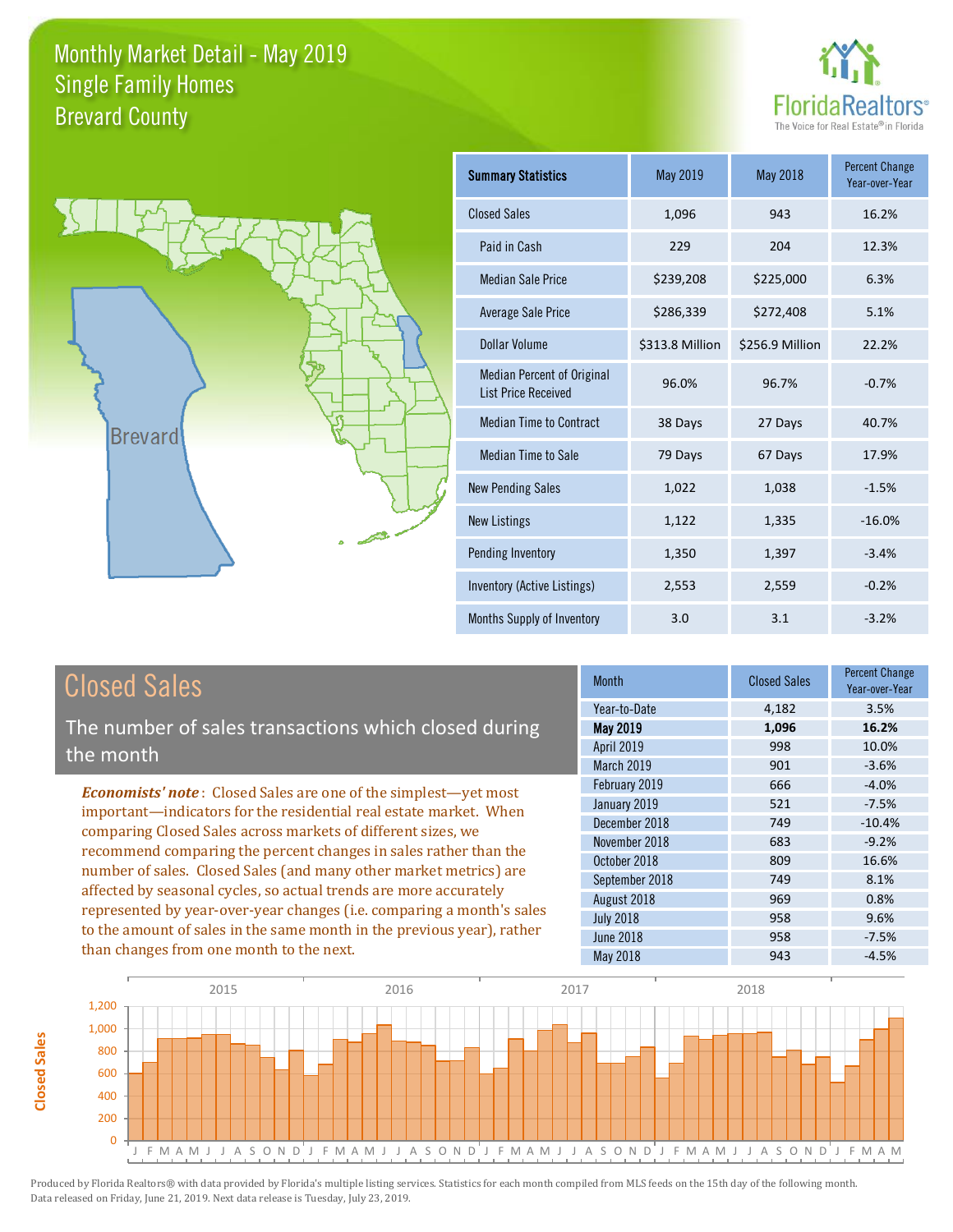this statistic should be interpreted with care.



202 0.5%

| Cash Sales                                                                      | <b>Month</b>      | Cash Sales | <b>Percent Change</b><br>Year-over-Year |
|---------------------------------------------------------------------------------|-------------------|------------|-----------------------------------------|
|                                                                                 | Year-to-Date      | 954        | 1.2%                                    |
| The number of Closed Sales during the month in which                            | May 2019          | 229        | 12.3%                                   |
| buyers exclusively paid in cash                                                 | <b>April 2019</b> | 208        | 14.3%                                   |
|                                                                                 | <b>March 2019</b> | 187        | $-10.5%$                                |
|                                                                                 | February 2019     | 179        | $-7.3%$                                 |
|                                                                                 | January 2019      | 151        | $-2.6%$                                 |
| <b>Economists' note</b> : Cash Sales can be a useful indicator of the extent to | December 2018     | 176        | $-8.8%$                                 |
| which investors are participating in the market. Why? Investors are             | November 2018     | 150        | $-17.1%$                                |
| far more likely to have the funds to purchase a home available up front,        | October 2018      | 219        | 31.9%                                   |
| whereas the typical homebuyer requires a mortgage or some other                 | September 2018    | 184        | 15.7%                                   |
| form of financing. There are, of course, many possible exceptions, so           | August 2018       | 221        | $-3.9%$                                 |



#### Cash Sales as a Percentage of Closed Sales

The percentage of Closed Sales during the month which were Cash Sales

*Economists' note* : This statistic is simply another way of viewing Cash Sales. The remaining percentages of Closed Sales (i.e. those not paid fully in cash) each month involved some sort of financing, such as mortgages, owner/seller financing, assumed loans, etc.

| <b>Month</b>     | <b>Percent of Closed</b><br>Sales Paid in Cash | <b>Percent Change</b><br>Year-over-Year |
|------------------|------------------------------------------------|-----------------------------------------|
| Year-to-Date     | 22.8%                                          | $-2.1%$                                 |
| <b>May 2019</b>  | 20.9%                                          | $-3.2%$                                 |
| April 2019       | 20.8%                                          | 3.5%                                    |
| March 2019       | 20.8%                                          | $-7.1%$                                 |
| February 2019    | 26.9%                                          | $-3.2%$                                 |
| January 2019     | 29.0%                                          | 5.5%                                    |
| December 2018    | 23.5%                                          | 1.7%                                    |
| November 2018    | 22.0%                                          | $-8.7%$                                 |
| October 2018     | 27.1%                                          | 13.4%                                   |
| September 2018   | 24.6%                                          | 7.4%                                    |
| August 2018      | 22.8%                                          | $-4.6%$                                 |
| <b>July 2018</b> | 21.1%                                          | $-8.3%$                                 |
| June 2018        | 20.1%                                          | $-6.1%$                                 |
| <b>May 2018</b>  | 21.6%                                          | $-9.2%$                                 |

June 2018 **193** -13.1%

July 2018

May 2018 204 -13.2%

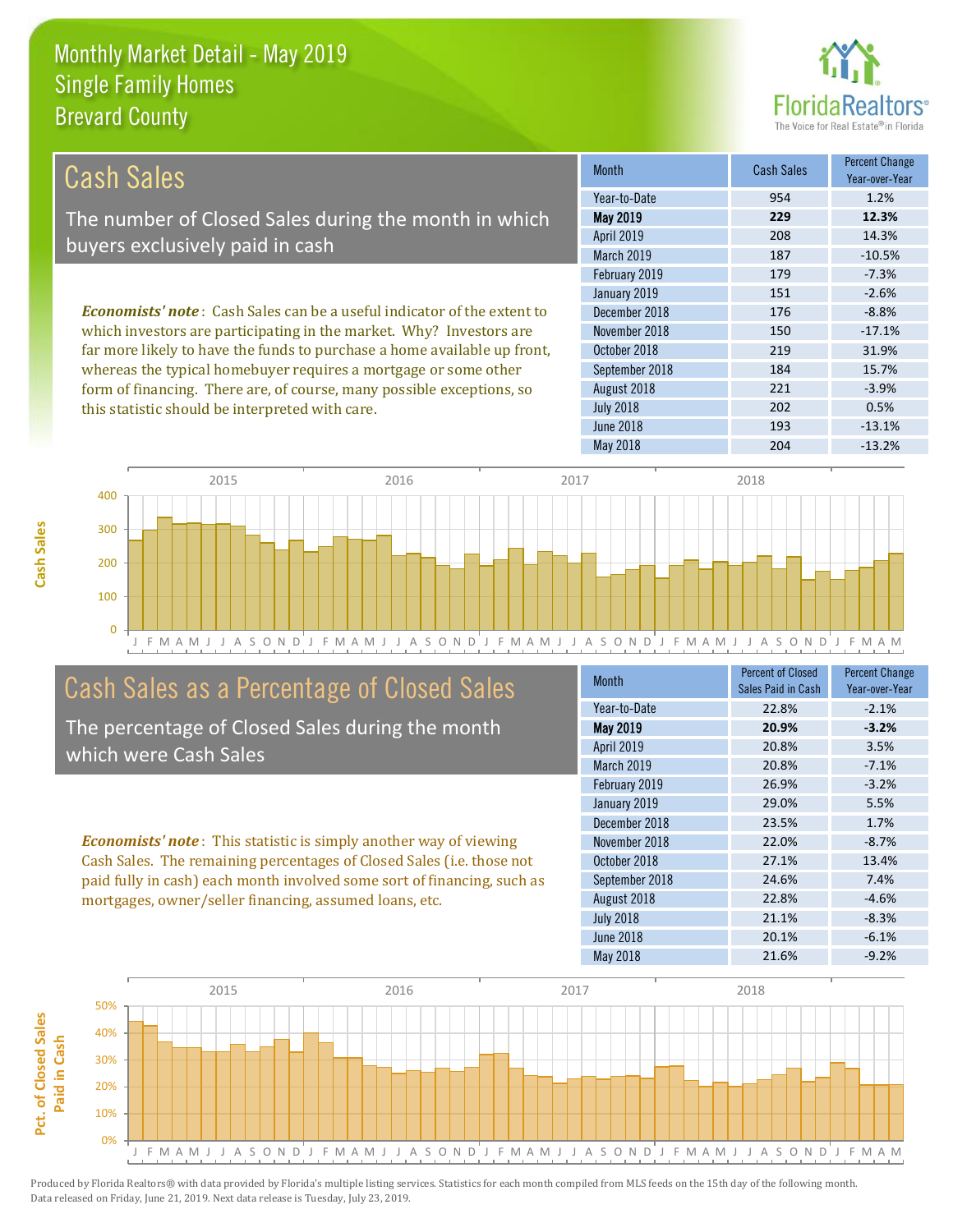

| <b>Median Sale Price</b>                                                  | <b>Month</b>      | <b>Median Sale Price</b> | <b>Percent Change</b><br>Year-over-Year |
|---------------------------------------------------------------------------|-------------------|--------------------------|-----------------------------------------|
|                                                                           | Year-to-Date      | \$233,000                | 3.4%                                    |
| The median sale price reported for the month (i.e. 50%                    | <b>May 2019</b>   | \$239,208                | 6.3%                                    |
| of sales were above and 50% of sales were below)                          | <b>April 2019</b> | \$238,000                | 4.6%                                    |
|                                                                           | March 2019        | \$227,700                | $-1.0%$                                 |
|                                                                           | February 2019     | \$230,000                | 0.0%                                    |
| <b>Economists' note:</b> Median Sale Price is our preferred summary       | January 2019      | \$228,463                | 6.3%                                    |
| statistic for price activity because, unlike Average Sale Price, Median   | December 2018     | \$229,000                | 0.5%                                    |
| Sale Price is not sensitive to high sale prices for small numbers of      | November 2018     | \$225,295                | 3.3%                                    |
| homes that may not be characteristic of the market area. Keep in mind     | October 2018      | \$230,000                | 17.9%                                   |
| that median price trends over time are not always solely caused by        | September 2018    | \$235,000                | 9.3%                                    |
| changes in the general value of local real estate. Median sale price only | August 2018       | \$235,000                | 5.6%                                    |
| reflects the values of the homes that sold each month, and the mix of     | <b>July 2018</b>  | \$229,000                | 4.1%                                    |
| the types of homes that sell can change over time.                        | <b>June 2018</b>  | \$229,950                | 4.8%                                    |
|                                                                           | May 2018          | \$225,000                | 6.6%                                    |
|                                                                           |                   |                          |                                         |



#### Average Sale Price

The average sale price reported for the month (i.e. total sales in dollars divided by the number of sales)

*Economists' note* : Usually, we prefer Median Sale Price over Average Sale Price as a summary statistic for home prices. However, Average Sale Price does have its uses—particularly when it is analyzed alongside the Median Sale Price. For one, the relative difference between the two statistics can provide some insight into the market for higher-end homes in an area.

| <b>Month</b>     | <b>Average Sale Price</b> | <b>Percent Change</b><br>Year-over-Year |
|------------------|---------------------------|-----------------------------------------|
| Year-to-Date     | \$277,984                 | 2.2%                                    |
| <b>May 2019</b>  | \$286,339                 | 5.1%                                    |
| April 2019       | \$281,691                 | 3.8%                                    |
| March 2019       | \$273,882                 | 0.6%                                    |
| February 2019    | \$274,662                 | $-3.8%$                                 |
| January 2019     | \$264,648                 | 3.5%                                    |
| December 2018    | \$275,614                 | 1.4%                                    |
| November 2018    | \$269,466                 | 8.6%                                    |
| October 2018     | \$276,142                 | 9.8%                                    |
| September 2018   | \$273,823                 | 3.8%                                    |
| August 2018      | \$272,783                 | 3.3%                                    |
| <b>July 2018</b> | \$269,904                 | 4.0%                                    |
| <b>June 2018</b> | \$274,507                 | 5.9%                                    |
| May 2018         | \$272,408                 | 8.7%                                    |



**Median Sale Price** 

**Average Sale Price**

**Average Sale Price**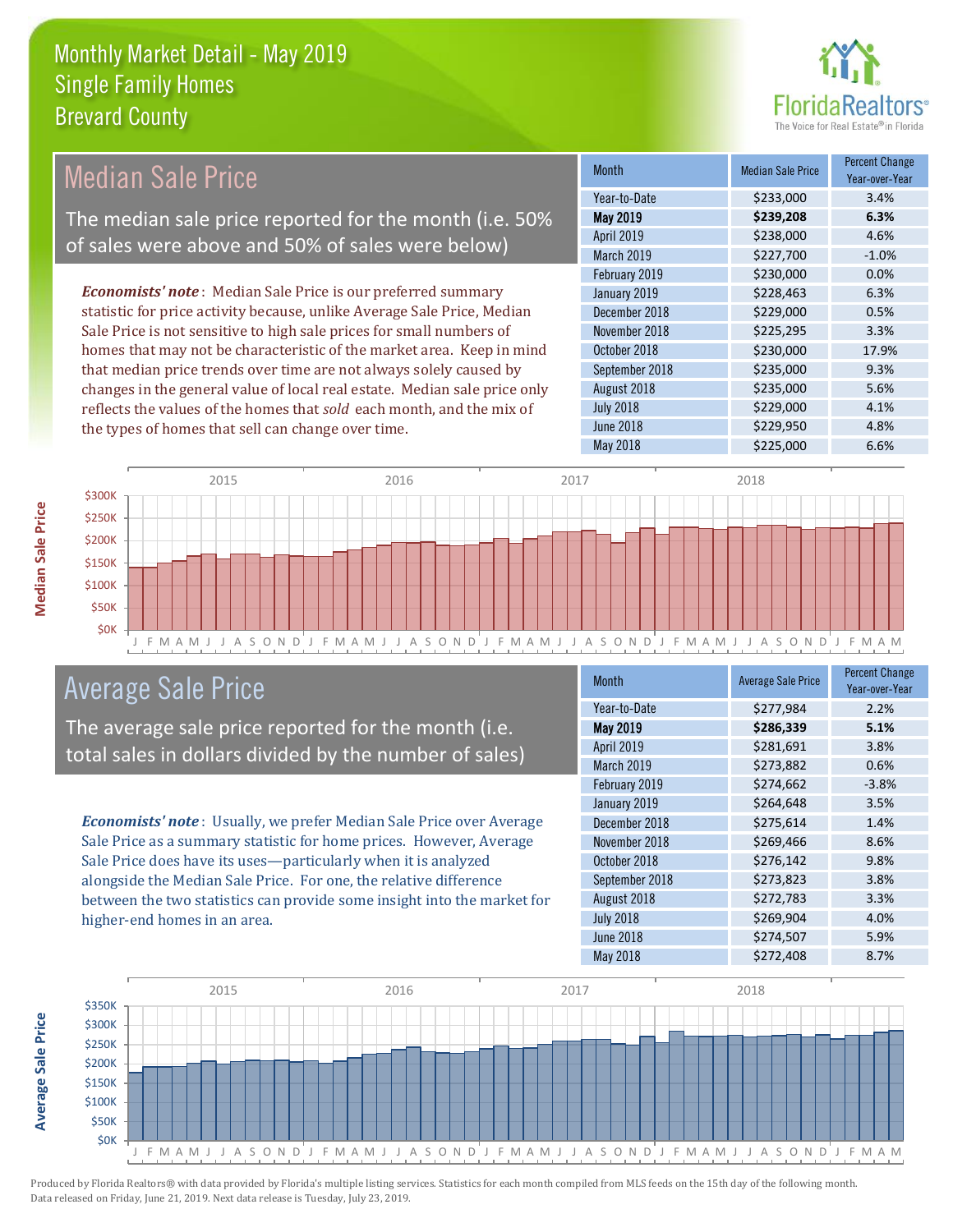

#### **Ollar Volume**

The sum of the sale prices for all sales which closed during the month

*Economists' note* : Dollar Volume is simply the sum of all sale prices in a given time period, and can quickly be calculated by multiplying Closed Sales by Average Sale Price. It is a strong indicator of the health of the real estate industry in a market, and is of particular interest to real estate professionals, investors, analysts, and government agencies. Potential home sellers and home buyers, on the other hand, will likely be better served by paying attention to trends in the two components of Dollar Volume (i.e. sales and prices) individually.

| <b>Month</b>     | Dollar Volume   | <b>Percent Change</b><br>Year-over-Year |
|------------------|-----------------|-----------------------------------------|
| Year-to-Date     | \$1.2 Billion   | 5.7%                                    |
| <b>May 2019</b>  | \$313.8 Million | 22.2%                                   |
| April 2019       | \$281.1 Million | 14.2%                                   |
| March 2019       | \$246.8 Million | $-3.0%$                                 |
| February 2019    | \$182.9 Million | $-7.6%$                                 |
| January 2019     | \$137.9 Million | $-4.2%$                                 |
| December 2018    | \$206.4 Million | $-9.2%$                                 |
| November 2018    | \$184.0 Million | $-1.4%$                                 |
| October 2018     | \$223.4 Million | 28.0%                                   |
| September 2018   | \$205.1 Million | 12.2%                                   |
| August 2018      | \$264.3 Million | 4.2%                                    |
| <b>July 2018</b> | \$258.6 Million | 14.0%                                   |
| June 2018        | \$263.0 Million | $-2.1%$                                 |
| <b>May 2018</b>  | \$256.9 Million | 3.8%                                    |



#### Median Percent of Original List Price Received

The median of the sale price (as a percentage of the original list price) across all properties selling during the month

*Economists' note* : The Median Percent of Original List Price Received is useful as an indicator of market recovery, since it typically rises as buyers realize that the market may be moving away from them and they need to match the selling price (or better it) in order to get a contract on the house. This is usually the last measure to indicate a market has shifted from down to up, so it is what we would call a *lagging* indicator.

| <b>Month</b>     | Med. Pct. of Orig.<br><b>List Price Received</b> | <b>Percent Change</b><br>Year-over-Year |
|------------------|--------------------------------------------------|-----------------------------------------|
| Year-to-Date     | 95.7%                                            | $-0.9%$                                 |
| <b>May 2019</b>  | 96.0%                                            | $-0.7%$                                 |
| April 2019       | 95.9%                                            | $-0.9%$                                 |
| March 2019       | 95.8%                                            | $-1.1%$                                 |
| February 2019    | 95.3%                                            | $-0.7%$                                 |
| January 2019     | 95.1%                                            | $-0.7%$                                 |
| December 2018    | 95.4%                                            | $-1.2%$                                 |
| November 2018    | 96.0%                                            | $-0.6%$                                 |
| October 2018     | 96.0%                                            | $-0.1%$                                 |
| September 2018   | 96.5%                                            | 0.0%                                    |
| August 2018      | 96.6%                                            | $-0.2%$                                 |
| <b>July 2018</b> | 96.5%                                            | $-0.5%$                                 |
| June 2018        | 96.9%                                            | $-0.3%$                                 |
| <b>May 2018</b>  | 96.7%                                            | $-0.6%$                                 |

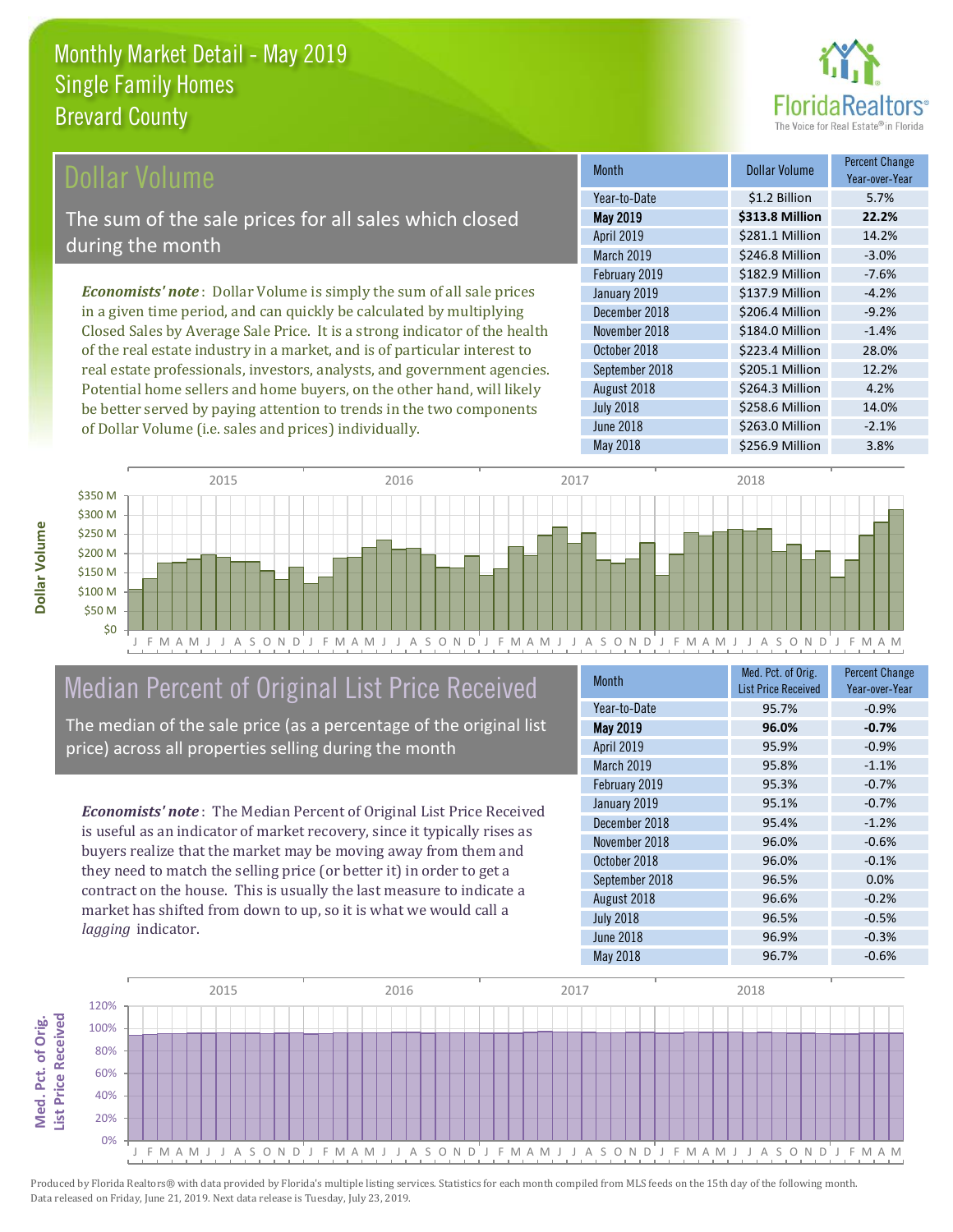

#### Median Time to Contract

The median number of days between the listing date and contract date for all Closed Sales during the month

*Economists' note* : Like Time to Sale, Time to Contract is a measure of the length of the home selling process calculated for sales which closed during the month. The difference is that Time to Contract measures the number of days between the initial listing of a property and the signing of the contract which eventually led to the closing of the sale. When the gap between Median Time to Contract and Median Time to Sale grows, it is usually a sign of longer closing times and/or declining numbers of cash sales.

| <b>Month</b>     | <b>Median Time to</b><br>Contract | <b>Percent Change</b><br>Year-over-Year |
|------------------|-----------------------------------|-----------------------------------------|
| Year-to-Date     | 45 Days                           | 45.2%                                   |
| <b>May 2019</b>  | 38 Days                           | 40.7%                                   |
| April 2019       | 41 Days                           | 51.9%                                   |
| March 2019       | 49 Days                           | 63.3%                                   |
| February 2019    | 57 Days                           | 46.2%                                   |
| January 2019     | 54 Days                           | 45.9%                                   |
| December 2018    | 44 Days                           | 57.1%                                   |
| November 2018    | 39 Days                           | 30.0%                                   |
| October 2018     | 34 Days                           | 0.0%                                    |
| September 2018   | 30 Days                           | 11.1%                                   |
| August 2018      | 32 Days                           | 28.0%                                   |
| <b>July 2018</b> | 29 Days                           | 45.0%                                   |
| June 2018        | 26 Days                           | 52.9%                                   |
| <b>May 2018</b>  | 27 Days                           | 17.4%                                   |



#### Median Time to Sale

**Median Time to** 

**Median Time to** 

The median number of days between the listing date and closing date for all Closed Sales during the month

*Economists' note* : Time to Sale is a measure of the length of the home selling process, calculated as the number of days between the initial listing of a property and the closing of the sale. *Median* Time to Sale is the amount of time the "middle" property selling this month was on the market. That is, 50% of homes selling this month took *less* time to sell, and 50% of homes took *more* time to sell. Median Time to Sale gives a more accurate picture than Average Time to Sale, which can be skewed upward by small numbers of properties taking an abnormally long time to sell.

| <b>Month</b>     | <b>Median Time to Sale</b> | <b>Percent Change</b><br>Year-over-Year |
|------------------|----------------------------|-----------------------------------------|
| Year-to-Date     | 85 Days                    | 18.1%                                   |
| <b>May 2019</b>  | 79 Days                    | 17.9%                                   |
| April 2019       | 79 Days                    | 19.7%                                   |
| March 2019       | 90 Days                    | 30.4%                                   |
| February 2019    | 94 Days                    | 13.3%                                   |
| January 2019     | 92 Days                    | 16.5%                                   |
| December 2018    | 82 Days                    | 22.4%                                   |
| November 2018    | 79 Days                    | 6.8%                                    |
| October 2018     | 73 Days                    | $-8.8%$                                 |
| September 2018   | 71 Days                    | $-2.7%$                                 |
| August 2018      | 71 Days                    | 6.0%                                    |
| <b>July 2018</b> | 69 Days                    | 7.8%                                    |
| <b>June 2018</b> | 67 Days                    | 6.3%                                    |
| May 2018         | 67 Days                    | 1.5%                                    |

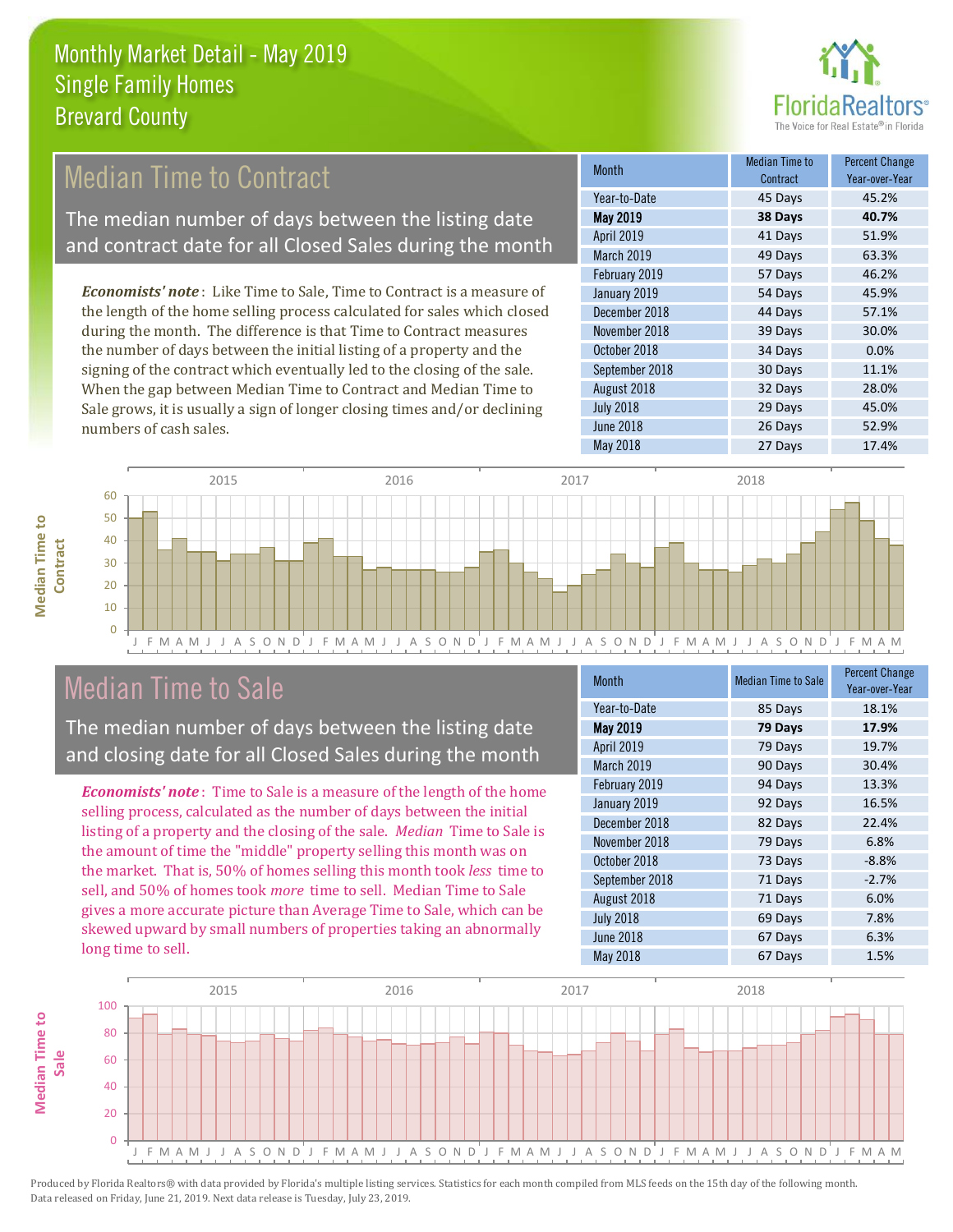distressed properties for sale.



| <b>New Pending Sales</b>                                                       | <b>Month</b>      | <b>New Pending Sales</b> | <b>Percent Change</b><br>Year-over-Year |
|--------------------------------------------------------------------------------|-------------------|--------------------------|-----------------------------------------|
|                                                                                | Year-to-Date      | 5,081                    | 3.2%                                    |
| The number of listed properties that went under                                | <b>May 2019</b>   | 1,022                    | $-1.5%$                                 |
| contract during the month                                                      | April 2019        | 1,138                    | 10.7%                                   |
|                                                                                | <b>March 2019</b> | 1,145                    | 10.7%                                   |
|                                                                                | February 2019     | 925                      | 2.1%                                    |
| <b>Economists' note</b> : Because of the typical length of time it takes for a | January 2019      | 851                      | $-7.4%$                                 |
| sale to close, economists consider Pending Sales to be a decent                | December 2018     | 612                      | $-6.7%$                                 |
| indicator of potential future Closed Sales. It is important to bear in         | November 2018     | 674                      | $-14.7%$                                |
| mind, however, that not all Pending Sales will be closed successfully.         | October 2018      | 762                      | $-11.3%$                                |
| So, the effectiveness of Pending Sales as a future indicator of Closed         | September 2018    | 795                      | 47.8%                                   |
| Sales is susceptible to changes in market conditions such as the               | August 2018       | 902                      | $-10.2%$                                |



## New Listings

The number of properties put onto the market during the month

availability of financing for homebuyers and the inventory of

*Economists' note* : New Listings tend to rise in delayed response to increasing prices, so they are often seen as a lagging indicator of market health. As prices rise, potential sellers raise their estimations of value—and in the most recent cycle, rising prices have freed up many potential sellers who were previously underwater on their mortgages. Note that in our calculations, we take care to not include properties that were recently taken off the market and quickly relisted, since these are not really *new* listings.

| <b>Month</b>     | <b>New Listings</b> | <b>Percent Change</b><br>Year-over-Year |
|------------------|---------------------|-----------------------------------------|
| Year-to-Date     | 5,475               | $-5.9%$                                 |
| May 2019         | 1,122               | $-16.0%$                                |
| April 2019       | 1,088               | $-5.9%$                                 |
| March 2019       | 1,121               | $-7.7%$                                 |
| February 2019    | 1,060               | 2.3%                                    |
| January 2019     | 1,084               | 0.6%                                    |
| December 2018    | 700                 | 0.7%                                    |
| November 2018    | 948                 | 1.9%                                    |
| October 2018     | 1,050               | 12.2%                                   |
| September 2018   | 932                 | 49.4%                                   |
| August 2018      | 1,215               | 13.4%                                   |
| <b>July 2018</b> | 1,085               | $-9.4%$                                 |
| <b>June 2018</b> | 1,140               | $-2.9%$                                 |
| May 2018         | 1,335               | 11.1%                                   |

May 2018 1,038 0.4%

July 2018 **933** -6.2% June 2018 **985** 2.4%



Produced by Florida Realtors® with data provided by Florida's multiple listing services. Statistics for each month compiled from MLS feeds on the 15th day of the following month. Data released on Friday, June 21, 2019. Next data release is Tuesday, July 23, 2019.

**New Listings**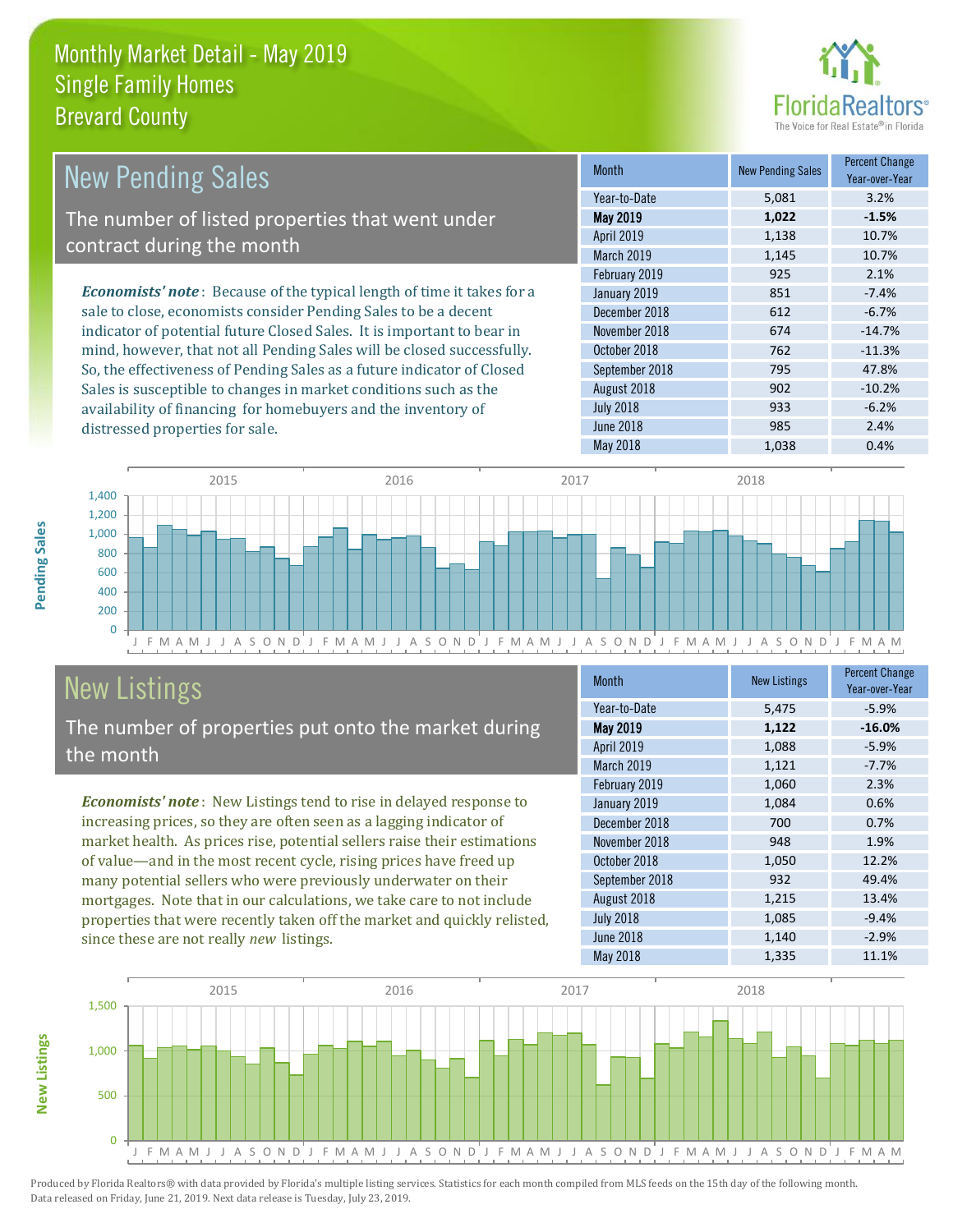

## Inventory (Active Listings) The number of property listings active at the end of the month

*Economists' note* : There are a number of ways to define and calculate Inventory. Our method is to simply count the number of active listings on the last day of the month, and hold this number to compare with the same month the following year. Inventory rises when New Listings are outpacing the number of listings that go off-market (regardless of whether they actually sell). Likewise, it falls when New Listings aren't keeping up with the rate at which homes are going off-market.

| <b>Month</b>             | Inventory | <b>Percent Change</b><br>Year-over-Year |
|--------------------------|-----------|-----------------------------------------|
| <b>YTD (Monthly Avg)</b> | 2,762     | 16.8%                                   |
| <b>May 2019</b>          | 2,553     | $-0.2%$                                 |
| April 2019               | 2,586     | 7.7%                                    |
| March 2019               | 2,769     | 18.8%                                   |
| February 2019            | 2,954     | 31.6%                                   |
| January 2019             | 2,947     | 29.1%                                   |
| December 2018            | 2,808     | 29.6%                                   |
| November 2018            | 2,917     | 29.1%                                   |
| October 2018             | 2,806     | 26.1%                                   |
| September 2018           | 2,630     | 16.1%                                   |
| August 2018              | 2,729     | 20.5%                                   |
| <b>July 2018</b>         | 2,567     | 11.6%                                   |
| <b>June 2018</b>         | 2,517     | 12.3%                                   |
| May 2018                 | 2,559     | 19.0%                                   |



### Months Supply of Inventory

An estimate of the number of months it will take to deplete the current Inventory given recent sales rates

*Economists' note* : MSI is a useful indicator of market conditions. The benchmark for a balanced market (favoring neither buyer nor seller) is 5.5 months of inventory. Anything higher is traditionally a buyers' market, and anything lower is a sellers' market. There is no single accepted way of calculating MSI. A common method is to divide current Inventory by the most recent month's Closed Sales count, but this count is a usually poor predictor of future Closed Sales due to seasonal cycles. To eliminate seasonal effects, we use the 12-month average of monthly Closed Sales instead.

| <b>Month</b>             | <b>Months Supply</b> | <b>Percent Change</b><br>Year-over-Year |
|--------------------------|----------------------|-----------------------------------------|
| <b>YTD (Monthly Avg)</b> | 3.3                  | 13.8%                                   |
| <b>May 2019</b>          | 3.0                  | $-3.2%$                                 |
| April 2019               | 3.1                  | 6.9%                                    |
| March 2019               | 3.4                  | 21.4%                                   |
| February 2019            | 3.6                  | 33.3%                                   |
| January 2019             | 3.6                  | 28.6%                                   |
| December 2018            | 3.4                  | 25.9%                                   |
| November 2018            | 3.5                  | 25.0%                                   |
| October 2018             | 3.3                  | 22.2%                                   |
| September 2018           | 3.2                  | 14.3%                                   |
| August 2018              | 3.3                  | 22.2%                                   |
| <b>July 2018</b>         | 3.1                  | 10.7%                                   |
| <b>June 2018</b>         | 3.1                  | 14.8%                                   |
| <b>May 2018</b>          | 3.1                  | 19.2%                                   |

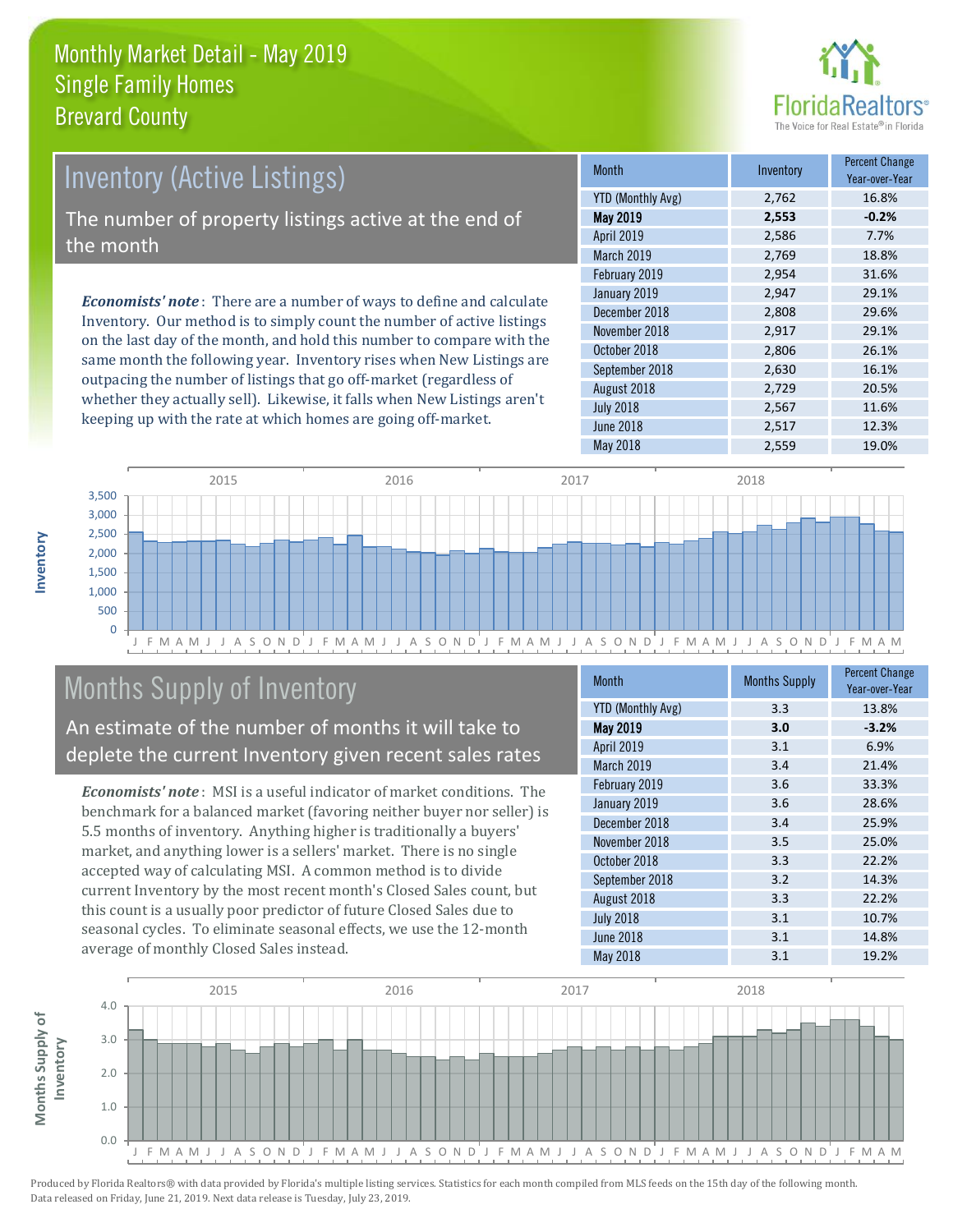

#### \$100,000 - \$149,999 89 -28.8% Sale Price Closed Sales Percent Change Year-over-Year Less than \$50,000 3 0.0%  $$50.000 - $99.999$  23 -8.0% \$150,000 - \$199,999 243 10.5% \$200,000 - \$249,999 227 16.4% \$400,000 - \$599,999 141 54.9% \$600,000 - \$999,999 37 48.0% *Economists' note:* Closed Sales are one of the simplest—yet most important—indicators for the residential real estate market. When comparing Closed Sales across markets of different sizes, we recommend comparing the percent changes in sales rather than the number of sales. Closed Sales (and many other market metrics) are affected by seasonal cycles, so actual trends are more accurately represented by year-over-year changes (i.e. comparing a month's sales to the amount of sales in the same month in the previous year), rather than changes from one month to the next. \$1,000,000 or more 11  $-8.3\%$ \$250,000 - \$299,999 148 29.8% \$300,000 - \$399,999 174 30.8% **May 2018** May 2019 Closed Sales by Sale Price The number of sales transactions which closed during the month



#### Median Time to Contract by Sale Price The median number of days between the listing date and contract date for all Closed Sales during the month

*Economists' note* : Like Time to Sale, Time to Contract is a measure of the length of the home selling process calculated for sales which closed during the month. The difference is that Time to Contract measures the number of days between the initial listing of a property and the signing of the contract which eventually led to the closing of the sale. When the gap between Median Time to Contract and Median Time to Sale grows, it is usually a sign of longer closing times and/or declining numbers of cash sales.

| <b>Sale Price</b>     | Median Time to<br>Contract | <b>Percent Change</b><br>Year-over-Year |
|-----------------------|----------------------------|-----------------------------------------|
| Less than \$50,000    | 6 Days                     | $-96.4%$                                |
| $$50,000 - $99,999$   | 14 Days                    | 16.7%                                   |
| $$100,000 - $149,999$ | 29 Days                    | 93.3%                                   |
| $$150,000 - $199,999$ | 23 Days                    | $-8.0%$                                 |
| \$200,000 - \$249,999 | 39 Days                    | 50.0%                                   |
| \$250,000 - \$299,999 | 39 Days                    | 39.3%                                   |
| \$300,000 - \$399,999 | 53 Days                    | 43.2%                                   |
| \$400,000 - \$599,999 | 62 Days                    | 24.0%                                   |
| \$600,000 - \$999,999 | 89 Days                    | 641.7%                                  |
| \$1,000,000 or more   | 91 Days                    | $-45.8%$                                |



Produced by Florida Realtors® with data provided by Florida's multiple listing services. Statistics for each month compiled from MLS feeds on the 15th day of the following month. Data released on Friday, June 21, 2019. Next data release is Tuesday, July 23, 2019.

**Median Time to Contract**

**Median Time to Contract**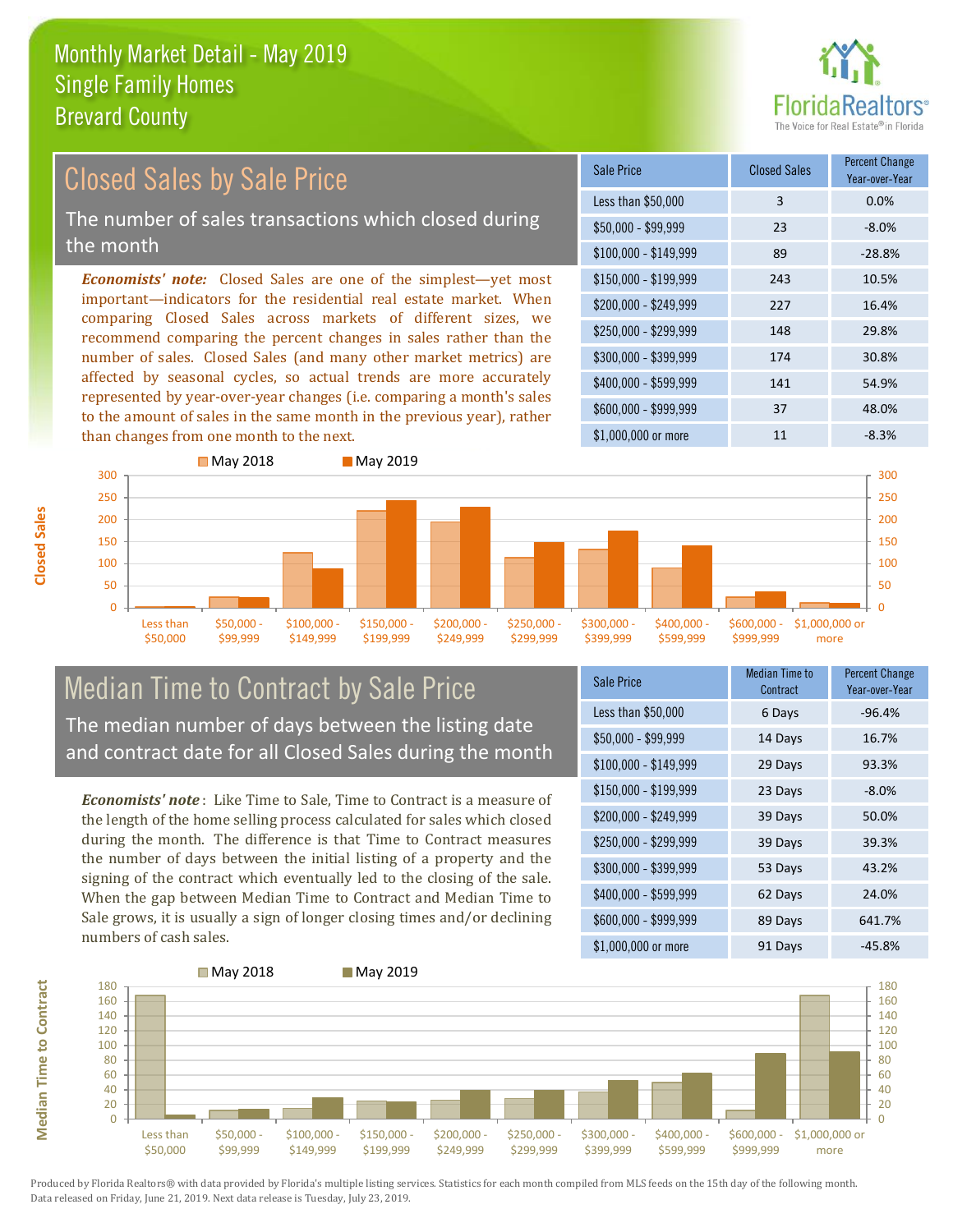

# New Listings by Initial Listing Price

The number of properties put onto the market during the month

*Economists' note:* New Listings tend to rise in delayed response to increasing prices, so they are often seen as a lagging indicator of market health. As prices rise, potential sellers raise their estimations of value—and in the most recent cycle, rising prices have freed up many potential sellers who were previously underwater on their mortgages. Note that in our calculations, we take care to not include properties that were recently taken off the market and quickly relisted, since these are not really *new* listings.

| <b>Initial Listing Price</b> | <b>New Listings</b> | <b>Percent Change</b><br>Year-over-Year |
|------------------------------|---------------------|-----------------------------------------|
| Less than \$50,000           | 3                   | 0.0%                                    |
| $$50,000 - $99,999$          | 16                  | $-20.0%$                                |
| $$100,000 - $149,999$        | 67                  | $-51.8%$                                |
| $$150,000 - $199,999$        | 208                 | $-23.0%$                                |
| \$200,000 - \$249,999        | 217                 | $-4.4%$                                 |
| \$250,000 - \$299,999        | 174                 | $-12.6%$                                |
| \$300,000 - \$399,999        | 196                 | $-12.1%$                                |
| \$400,000 - \$599,999        | 165                 | 4.4%                                    |
| \$600,000 - \$999,999        | 57                  | $-8.1%$                                 |
| \$1,000,000 or more          | 19                  | $-44.1%$                                |



#### Inventory by Current Listing Price The number of property listings active at the end of the month

*Economists' note* : There are a number of ways to define and calculate Inventory. Our method is to simply count the number of active listings on the last day of the month, and hold this number to compare with the same month the following year. Inventory rises when New Listings are outpacing the number of listings that go off-market (regardless of whether they actually sell). Likewise, it falls when New Listings aren't keeping up with the rate at which homes are going off-market.

| <b>Current Listing Price</b> | Inventory | <b>Percent Change</b><br>Year-over-Year |
|------------------------------|-----------|-----------------------------------------|
| Less than \$50,000           | 5         | $-16.7%$                                |
| $$50,000 - $99,999$          | 30        | $-16.7%$                                |
| $$100,000 - $149,999$        | 146       | $-11.5%$                                |
| $$150,000 - $199,999$        | 348       | $-11.7%$                                |
| \$200,000 - \$249,999        | 382       | 6.7%                                    |
| \$250,000 - \$299,999        | 366       | 7.3%                                    |
| \$300,000 - \$399,999        | 436       | $-5.6%$                                 |
| \$400,000 - \$599,999        | 441       | 2.1%                                    |
| \$600,000 - \$999,999        | 262       | 11.5%                                   |
| \$1,000,000 or more          | 137       | 5.4%                                    |



Produced by Florida Realtors® with data provided by Florida's multiple listing services. Statistics for each month compiled from MLS feeds on the 15th day of the following month. Data released on Friday, June 21, 2019. Next data release is Tuesday, July 23, 2019.

**Inventory**